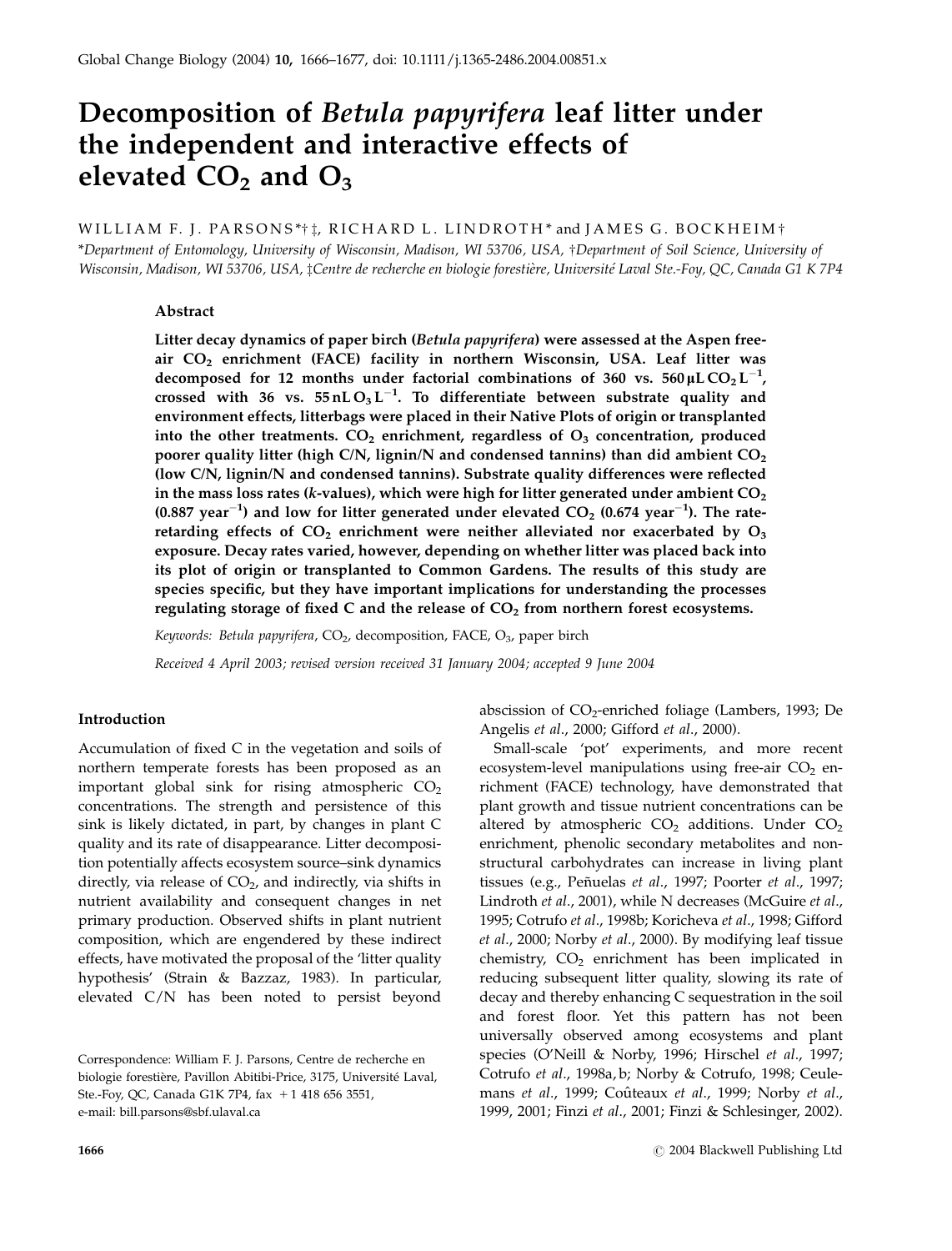The equivocal effects of  $CO<sub>2</sub>$  enrichment on lowering litter decomposition rates may stem from several possible sources. First, inconsistencies among study outcomes could be attributed to differences in experimental approach and the scale of observation (O'Neill & Norby, 1996). Second, leaf litter produced under high  $CO<sub>2</sub>$  concentrations often is decomposed under ambient-CO<sub>2</sub> conditions (e.g., Boerner & Rebbeck, 1995; Kainulainen et al., 2003). Third, the processes regulating C sequestration in forest environments are poorly understood, especially how they will be influenced by other widespread environmental changes. Regarding this last point, changes in atmospheric composition include increases in other air-borne pollutants, particularly tropospheric  $O_3$ .  $O_3$  exposure can alter plant tissue composition, but there is a paucity of studies regarding interactions between elevated  $CO<sub>2</sub>$  and  $O<sub>3</sub>$ , which potentially affect litter chemistry in a natural field setting (Scherzer et al., 1998; Lindroth et al., 2001; Kainulainen et al., 2003). Very few experimental field studies exist in forested ecosystems that have examined multiple trace gas additions (i.e., elevated  $CO<sub>2</sub> + O<sub>3</sub>$ ), especially regarding their in situ effects on litter decomposition after altering plant growth and modifying tissue chemistry (Boerner & Rebbeck, 1995; Scherzer et al., 1998).

We endeavoured to redress some of these deficiencies by conducting leaf litter decay experiments at the Aspen FACE facility. The Aspen FACE project was established in 1997 to investigate C sequestration in northern hardwood forests undergoing global change (Dickson et al., 2000). The model ecosystems consisted of two early successional tree species, trembling aspen (Populus tremuloides Michx.) and paper birch (Betula papyrifera Marsh.), and a late-successional species, sugar maple (Acer saccharum Marsh.). These aggrading mixed stands were exposed to four combinations of  $CO<sub>2</sub>$  and  $O<sub>3</sub>$  (ambient  $CO<sub>2</sub> + O<sub>3</sub>$ , elevated  $CO<sub>2</sub>$ , elevated  $O_3$ , elevated  $CO_2 + O_3$ ) for one growing season prior to a 1-year-long study of birch leaf litter decay. We separated substrate quality and environmental effects by putting litter from treatments into the controls and vice versa. Reciprocal transplantation thus allowed us to decompose litter in a Common Garden and the Native Plots, and to deploy a Common Substrate among the treatments.

We hypothesized that chemically distinct signatures would be imparted on paper birch foliage growing under the four treatments and that differences in their respective litter qualities would be retained throughout 1 year of decomposition under field conditions. Based on prior analyses of green and senescing birch leaves (Lindroth et al., 2001), we predicted that  $CO<sub>2</sub>$  enrichment would decrease decay rates, given that poorer quality leaf litter (i.e., lower N, higher  $C/N$ ) would be generated under elevated vs. ambient  $CO<sub>2</sub>$ . We predicted that litter quality and, hence, decomposability would further decrease with elevated condensed tannin levels under  $CO<sub>2</sub>$  enrichment, since increased polyphenols, including tannins, have been implicated in retarding litter decay (Hattenschwiler & Vitousek, 2000). We focused mainly on condensed tannins, nonstructural carbohydrates and N because these compounds typically respond to changes in atmospheric  $CO<sub>2</sub>$  concentrations, and because they have important ecological roles related to decomposition (Peñuelas & Estiarte, 1998). We also measured lignin, which has been used to predict decay rates, along with lignin/N (Taylor et al., 1989; Stump & Binkley, 1993).

 $O<sub>3</sub>$  fumigation can exert equivocal effects on litter quality indicators such as N concentrations (Koricheva et al., 1998), but simple phenolics and tannins have been demonstrated to accumulate in foliage in response to the oxidative stresses imposed by chronic  $O_3$  exposure (e.g., Jordan et al., 1991; Booker et al., 1996; Saleem et al., 2001). These latter responses may explain the low rates of litter disappearance observed in some studies (Findlay et al., 1996; Kim et al., 1998), yet  $O_3$  exposure has not always led to reductions in litter decay rates (e.g., Scherzer et al., 1998). We predicted that elevated  $O<sub>3</sub>$ , by itself, would exert little direct influence on leaf chemical quality throughout litterfall and decay, whereas elevated  $CO<sub>2</sub> + O<sub>3</sub>$  would act like elevated  $CO<sub>2</sub>$ , by depressing birch leaf decay rates through reduced litter quality (viz., high phenolic, and low N and starch concentrations in the foliage).

# Materials and methods

# Description of Aspen FACE

The litter decomposition experiments were conducted at the Aspen FACE facility in northern Wisconsin, USA. Twelve 30 m diameter FACE rings were planted with 3–6-month-old saplings  $(1\,\text{m}\times1\,\text{m}$  spacing) of aspen, birch and maple in the mid-summer of 1997, and assigned to one of four treatments: ambient controls  $(360 \,\mu L \, CO_2 L^{-1})$ ,  $36$  nL O<sub>3</sub> L<sup>-1</sup>), ),  $560 \,\mu L \, \text{CO}_2 \,\text{L}^{-1}$ , 55 nL O<sub>3</sub> L<sup>-1</sup> and elevated CO<sub>2</sub> + O<sub>3</sub>. Each fumigation treatment was replicated in three rings, which were blocked across northern, central and southern regions of the site. Fumigation commenced in May 1998, and has continued during daylight hours (07:00–19:00 hours) of each subsequent growing season, from bud break until bud set (Dickson et al., 2000; Karnosky et al., 2003).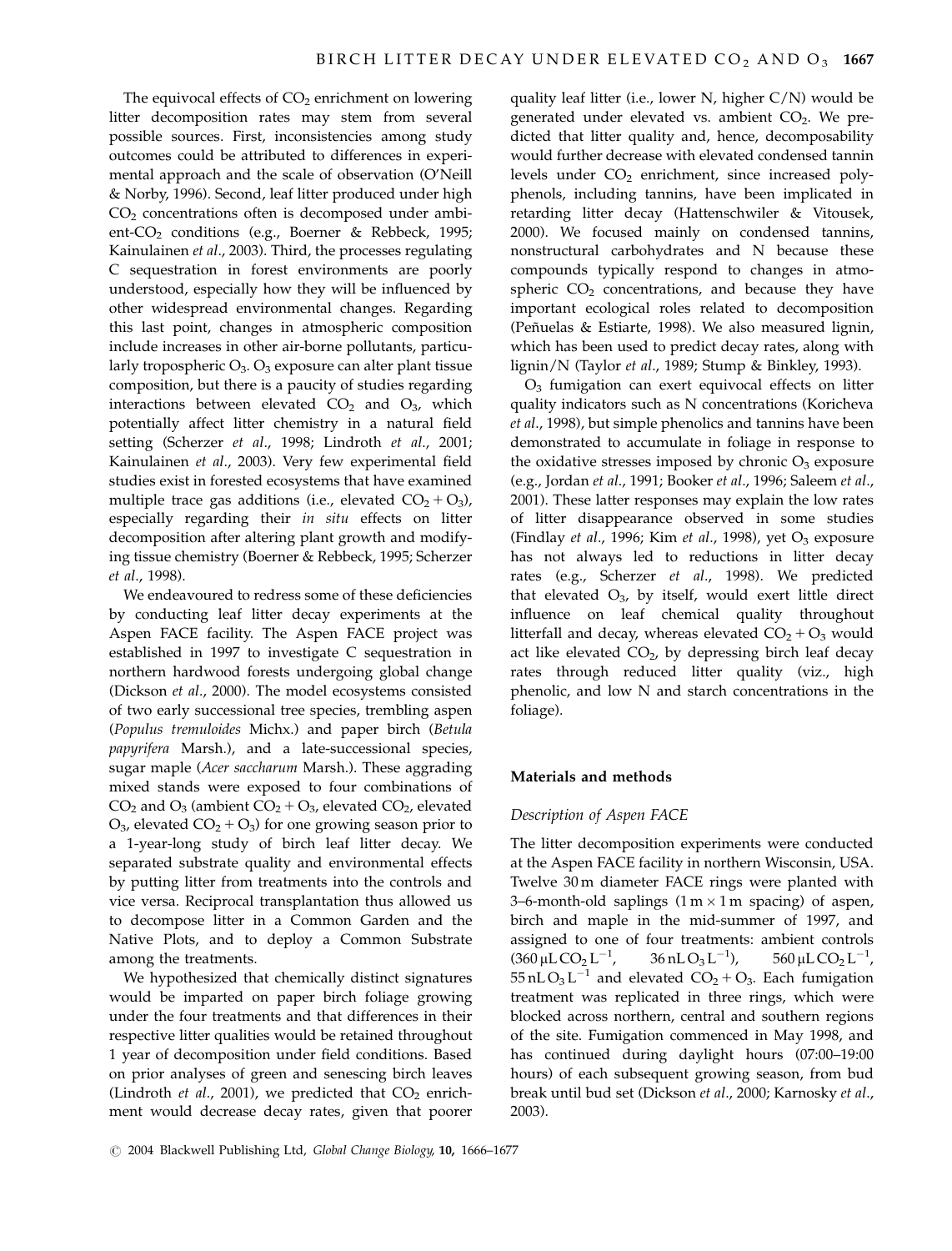# Litterbag deployment and retrieval

Leaf litter was collected from early September to mid-October 1998, in the southwest quarter of each ring. This quarter was planted with greenwood cuttings of a single aspen genotype (clone 216), alternating with birch saplings that originated from seed. The 12 rings were visited weekly to retrieve freshly fallen leaves beneath individual aspen and birch trees. Weekly collections were air-dried, sorted to species and composited by ring. Subsamples of the pooled litters were periodically withdrawn to calculate air-to-ovendry  $(65 \degree C,$  for 24–48 h) correction factors.

Birch leaves (4–6 g oven-dry mass) that had been grown and senesced in the four treatments were placed in  $17 \text{ cm} \times 17 \text{ cm}$  litterbags constructed from  $1 \text{ mm}$ aperture fibreglass cloth. A 1 mm mesh allowed most decomposer mesofauna to pass into and out of the bags. Each litterbag was sealed with wire attached to a numbered tree tag. Once identified, the bags were placed back into their plots of origin ('Native Placement') or transplanted into other rings within the same block. Because of a lack of litter material, reciprocal transplants were restricted to each block by placing litterbags from the three treatment rings into the control ('Common Garden'), and by placing litterbags from the control ring into the three treatments ('Common Substrate'). Also, as insufficient litterfall had accumulated to create a conspicuous forest floor in each ring, litterbags were pinned to large 1 mm mesh fibreglass mats, thereby reducing soil contamination because of rainfall splash. Three mats were laid in the aspen–birch quadrants, about 10 m from the centre of each ring. From 4–7 November 1998, 450 litterbags were deployed on the mats.

Native Placement, Common Garden and Common Substrate experiments were run concurrently. Reciprocal transplantation (Belyea, 1996; Kim et al., 1998; De Angelis et al., 2000; Finzi et al., 2001) differentiated treatment effects on substrate (leaf litter) quality from treatment effects on microenvironment (microclimate and decomposer activities) over 12 months of litter decay. For the Native Placement study, replication was sufficient for deployment and removal of 180 bags (4 fumigation treatments  $\times$  3 blocks  $\times$  3 mats  $\times$  5 intervals) from the 12 treatment rings from which the litter originated. For the Common Garden study, litterbags from the treatments were assigned with the same degree of replication (180 bags =  $4 \times 3 \times 3 \times 5$ ) on the mats in the control rings of each north, centre and south block. For the Common Substrate study, 180 bags of control plot litter also were deployed in the four treatment rings of each block. It should be noted that the Common Garden and Common Substrate studies each shared the same 45 bags of control plot litter, which were placed back into the control rings in the Native Placement study. Litterbags were retrieved after 21, 169, 230, 295 and 343 days in the field. At each removal, litterbags were transported to the laboratory on ice. The bags were quick-frozen on the same day of collection and stored at  $-20$  °C until they could be freeze-dried. Freeze-dried material was ground to pass a 1 mm sieve for chemical analysis.

# Litter chemistry

Litter quality was determined at leaf abscission and at each litterbag removal, following protocols described in Lindroth et al. (2001). N in the ground leaves (100 mg) was determined by high-temperature combustion, followed by thermoconductometric detection (LECO, St Joseph, MI, USA). Free sugars (sucrose  $+$  reducing sugars) and starch were determined as glucose equivalents via a modified dinitrosalicylic acid assay (Lindroth et al., 2001). Soluble sugars were extracted with  $80\%$  aqueous ethanol (3  $\times$  2 mL, 25 mg tissue); starch in the remaining tissue pellet was converted enzymatically to glucose prior to the colorimetric assay. Condensed tannins were exhaustively extracted by sonicating ground tissues (25–100 mg) in 70% aqueous acetone  $(4 \times 1$  mL). Soluble condensed tannins in the extracts were assayed colorimetrically in butanol HCl (Porter et al., 1986), against purified birch tannin standards. Bound tannins, which typically comprise 20% of the total tannin pool, were not measured in this study. Fibre and lignin were determined sequentially by digesting 500 mg of tissue in acid-detergent solution, then incubating the residue in 72%  $H_2SO_4$  (Rowland & Roberts, 1994).

The mass of each litter sample, together with concentrations of its chemical constituents, was corrected for soil contamination using Blair's (1988) formula. First, sample ash content was determined gravimetrically following loss on ignition (550  $\degree$ C for 6– 12 h); litter C was calculated from the ash-free dry mass. Second, the fraction of actual remaining litter was estimated by additional ash determinations on the initial litterfall and on surface mineral soil (0–2 cm) from each ring.

# Statistical analyses

Litter masses remaining at each time point, and litter chemistry data, were subjected to three-way factorial analysis of variance, which was implemented in SAS (PROC MIXED; Littell et al., 1996). The ANOVA design was a completely randomized block layout, with  $CO<sub>2</sub>$ (ambient vs. elevated),  $O_3$  (ambient vs. elevated) and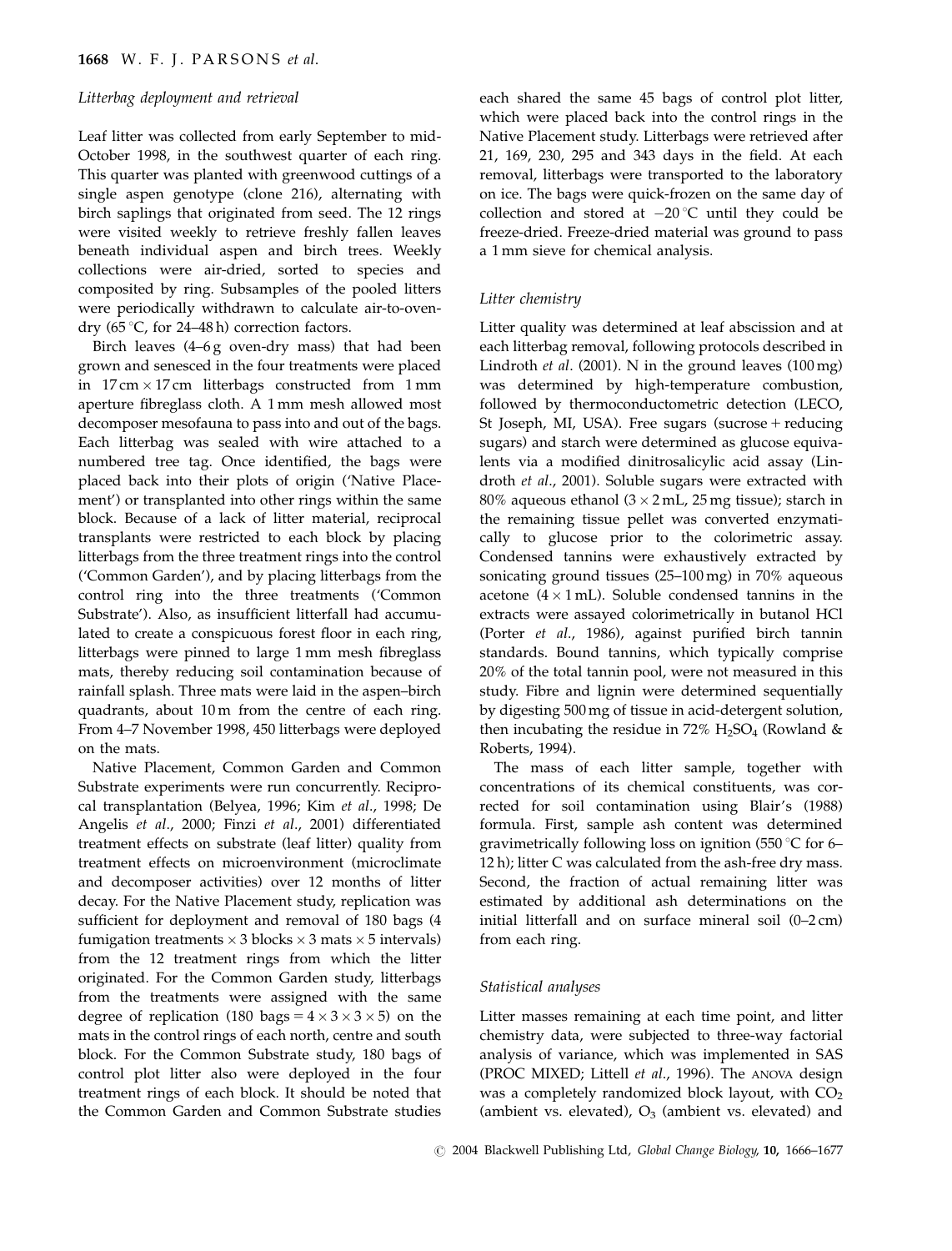Time (five dates), and their respective two- and threeway interactions, as fixed effects. Random effects were the replicate rings (Block), and Block interactions with  $CO<sub>2</sub>$ ,  $O<sub>3</sub>$  and Time. Presentation and interpretation of litter chemistry and mass loss results were simplified by conducting separate analyses on the litterfall data, and on the Native Placement, Common Garden and Common Substrate experiments, respectively. Because of the low number of replicates inherent to FACE experiments, and the corresponding risk of Type II statistical errors,  $P$ -values  $\leq 0.10$  are reported as significant (Filion et al., 2000). Means and standard errors ( $\pm$  SE) of the results were calculated using the LSMEANS procedure.

Coefficients of concordance (Kendall's W) were calculated for every litter quality variable, as specified in a previous paper (Lindroth et al., 2001), to evaluate the consistency in rank order of the responses to the treatments over time. For each experiment, separate estimates were made for W, which ranges from 0 to 1, with 0 indicating no agreement and 1 indicating complete agreement in rank order over time.

Rates of litter decay (k) were estimated from the simple negative exponential model (Olson, 1963). This model was expanded to include the fumigation treatments as a fixed effect in an analysis of covariance (ANCOVA), with subsequent pairwise tests of slopes (k-values). Data from the three experiments were combined for ANCOVA, since they shared the treatment combination of control litter deployed in the control plots. Hence, the experiments were not truly independent. The fixed effect of the ANCOVA included the 10 different combinations created in the initial design (i.e., control litter placed in control plot, control litter in  $CO<sub>2</sub>$ plot, control litter in  $O_3$  plot, control litter in  $CO_2 + O_3$ plot, CO<sub>2</sub> litter in control plot, O<sub>3</sub> litter in control plot,  $CO<sub>2</sub> + O<sub>3</sub>$  in control plot,  $CO<sub>2</sub>$  litter in  $CO<sub>2</sub>$  plot,  $O<sub>3</sub>$  litter in  $O_3$  plot, and  $CO_2 + O_3$  in  $CO_2 + O_3$  plot).

Maximum residence times (MRTs) of litter were calculated from  $k$  as the number of years, which were required to reach 95% mass loss. Relationships between initial litter quality and k-values, and changes in litter quality between leaf abscission and first litterbag removal, were explored through correlation analyses.

## Results

Native Placement generally produced results similar, but not identical to those obtained in the Common Garden. These studies were different, in turn, from the results obtained in the Common Substrate experiment, which yielded few significant main effects or interactions among treatment factors. Except for lignin/N, the other chemical constituents in the Common Substrate only varied significantly with time  $(P<0.001)$ , and therefore, they also are excluded from the presentation of results. Taken together, the three studies indicate that decomposition was driven primarily by factors associated with substrate quality, not environment. To avoid undue repetition, we emphasize results from Native Placement, while also indicating in greater detail as necessary where those results diverge from the Common Garden study.

#### Nitrogen

 $CO<sub>2</sub>$  enrichment decreased N concentrations in the litterfall by 30% relative to the controls  $(P = 0.031)$ , while  $O_3$  exposure had little effect (Table 1). When placed in the Native Plots, the source litters segregated into two groups, with decaying leaves from ambient  $CO<sub>2</sub>$  having consistently higher N than those from the elevated- $CO<sub>2</sub>$  treatments (Fig. 1a). While  $O<sub>3</sub>$  had no significant effect on litter N, rank order of the four treatments over time was maintained strongly in the Native Plots (Table 2,  $P = 0.007$ ), and strictly so in the Common Garden  $(P<0.001)$ .

Environmental differences among FACE rings were not strong enough to (1) mask expression of substrate quality effects when source litters were placed back into their original plots (Table 2,  $P = 0.007$ ) or (2) significantly alter N dynamics of the Common Substrate (Table 2,  $P = 0.571$ ). Other than Time ( $P < 0.001$ ), no other environmental effects significantly influenced patterns of N accumulation patterns in the Common Substrate (results not shown).

Table 1 Birch leaf chemistry in the Aspen free-air  $CO<sub>2</sub>$ enrichment (FACE) at litterfall, 1998

| Chemical<br>variable    | Ambient<br>$CO2 + O3$ | Elevated<br>CO <sub>2</sub>   | Elevated<br>O <sub>3</sub> | Elevated<br>$CO2 + O3$                          |
|-------------------------|-----------------------|-------------------------------|----------------------------|-------------------------------------------------|
| Nitrogen                | $11.0^b$ (1.6)        | $7.6^a$ (0.9)                 | $11.0^b$ (1.4)             | $7.5^a$ (0.1)                                   |
| Soluble sugars          | $136^{\rm a}$ (9)     | $156^a$ (15)                  | $146^a$ (7)                | $154^a$ (8)                                     |
| Starch                  | $72^{ab}$ (4)         | $75^{\rm b}$ (2)              | $72^{ab}$ (4)              | $67^{\rm a}$ (3)                                |
| Condensed<br>tannins    | $76^a$ (11)           | $125^{\rm b}$ (22)            | $79^a$ (12)                | $157^{\rm b}$ (12)                              |
| Acid-detergent<br>fibre | $334^b$ (10)          | $350^b$ (14)                  | $290^a$ (12)               | $319^a$ (15)                                    |
| Lignin                  | $199^{\rm a}$ (4)     | $209^{\rm a}$ (18.5)          | $175^{\rm a}$ (10)         | $193^a$ (9)                                     |
| C/N                     | $45.4^{\rm a}$ (5.5)  | $65.3^b$ (8.1)                |                            | 46.8 <sup>a</sup> (4.7) 64.0 <sup>b</sup> (1.2) |
| Lignin/N                |                       | $19.0^a$ (2.4) $29.3^b$ (5.7) |                            | $16.8^{\rm a}$ (1.9) $25.8^{\rm b}$ (0.4)       |

Chemical concentrations (mg  $g^{-1}$ ) are means (SEs) from three replicate rings per treatment combination. Within rows, means followed by the same letter did not differ significantly at  $P < 0.10$ .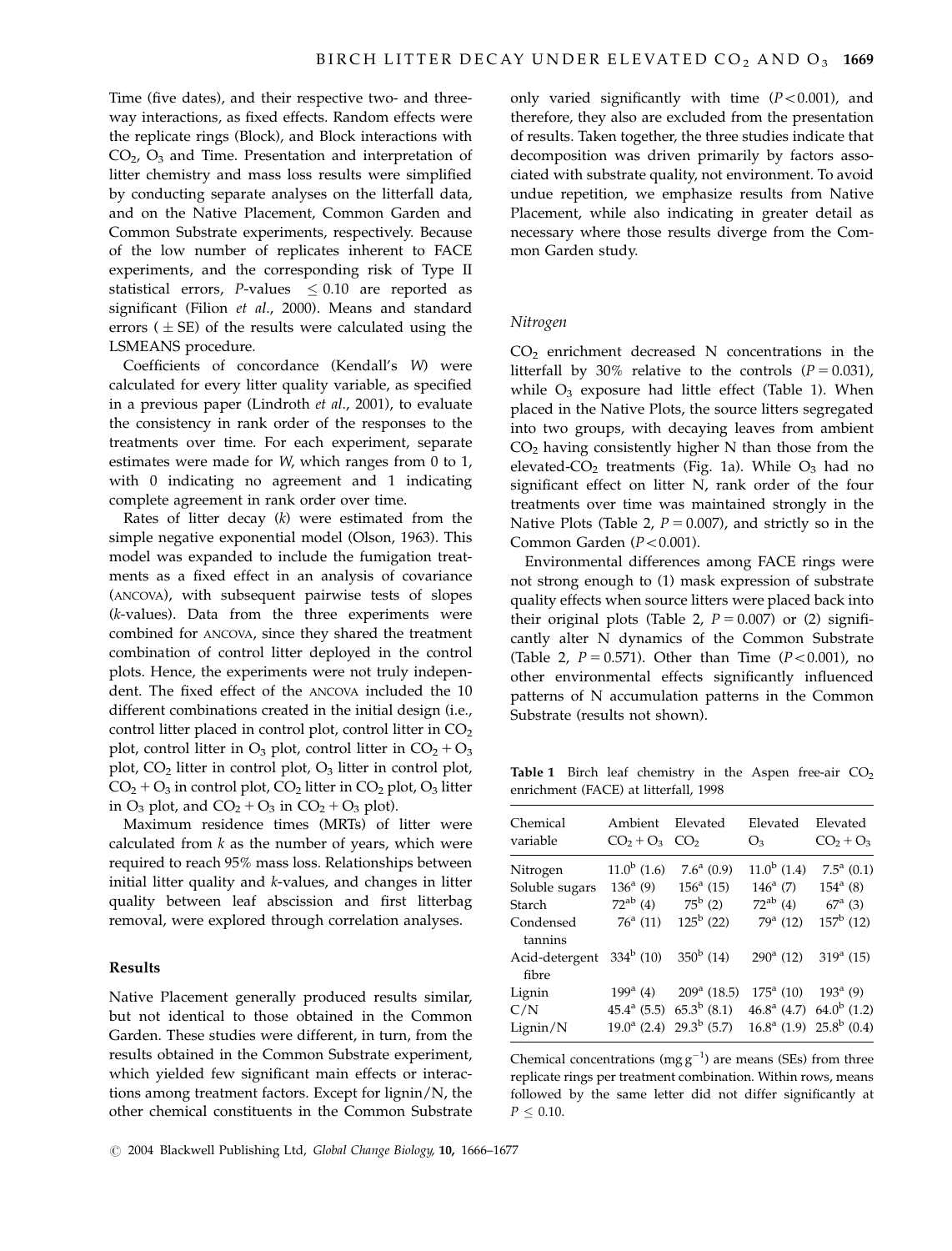

Fig. 1 Dynamics of N over 343 days of birch leaf decomposition. Each value is the mean ( $\pm$  SE) of three replicate rings at five removal dates, for (a) N concentrations (mg  $g^{-1}$ ) and (b) N contents (% of initial [N]) in litter decaying in the Native Plots. For N content, the Time main effect was decomposed into linear (first-order), quadratic (second-order), cubic (third-order) and quartic (fourth-order) trend components. Fixed effects that were significant at  $P \leq 0.10$  have been included in this and all subsequent figures. The fumigation treatments are denoted by the same symbols in all figures.

N was lowest at litterfall, irrespective of treatment, but steadily increased as decay progressed (Fig. 1a). When concentrations were expressed as a percentage of initial litterfall N, a very strong linear N immobilization trend characterized litter decay (Fig. 1b).  $CO<sub>2</sub>$  enrichment increased N accumulation in bags returned to their Native Plots, where N content averaged 15% higher in elevated- vs. ambient- $CO<sub>2</sub>$  litter (Fig. 1b). N content also remained 20% higher when elevated-CO<sub>2</sub> litter was deployed in the Common Garden plots (results not shown;  $CO<sub>2</sub>$  effect,  $P = 0.050$ ). Neither experiment was characterized by a strong  $CO_2 \times$  Time interaction.

Table 2 Kendall's coefficient of concordance (W) for temporal consistency of treatment rankings on tissue quality variables during birch leaf litter decay

| Variable       | Native<br>Placement | Common<br>Garden | Common<br>Substrate |
|----------------|---------------------|------------------|---------------------|
| Nitrogen       | $0.808**$           | $1.000***$       | 0.136               |
| Sugar          | 0.300               | 0.225            | 0.375               |
| Starch         | $0.675*$            | 0.450            | 0.125               |
| <b>Tannins</b> | 0.733               | 0.822            | 0.378               |
| Fibre          | 0.152               | 0.072            | 0.024               |
| Lignin         | 0.488               | $0.664*$         | 0.232               |
| C/N            | $0.808**$           | $1.000***$       | 0.232               |
| Lignin/N       | $0.808**$           | $0.936***$       | 0.088               |

The coefficients were calculated for each Native Placement, Common Garden and Common Substrate experiment.  $*P<0.05$ ,

 $*$  $P < 0.01$ ,

 $***P<0.001$ .

Significance determined from  $\chi^2$  tests with 3 df.

N accumulation peaked around 295 days following litterbag deployment, at twice the initial values (Fig. 1b). Mineralization dominated N dynamics by the fourth and fifth litterbag removals (295 and 343 days, respectively), as suggested by additional curvilinear trends in the N accumulation data. These higher-order time trends were most pronounced for the Common Substrate (results not shown; first-, second- and fourthorder polynomial contrasts,  $P < 0.001$ ), and least pronounced for the Native Plots (Fig. 1b) and Common Garden (results not shown; first-order contrast,  $P < 0.001$ ; second-order contrast,  $P = 0.009$ ; fourth-order contrast,  $P = 0.039$ .

## **Carbohydrates**

Soluble sugar concentrations in the litterfall were not responsive to elevated- $CO<sub>2</sub>$  or elevated- $O<sub>3</sub>$  exposure (Table 1). Following litterbag placement, sugars decreased sharply from a mean 148 mg glucose  $g^{-1}$  (Table 1) to 6 mg glucose  $g^{-1}$  (assay detection limits) by the final bag removal (343 days). Throughout decomposition, sugar responses (results not shown) in Native Placement litters were characterized by significant twoand three-way interactions  $(CO_2 \times Time, P < 0.001;$  $O_3 \times$  Time,  $P = 0.002$ ;  $CO_2 \times O_3 \times$  Time,  $P = 0.028$ ). Their mean concentrations thus could not be consistently ranked among the treatments (Table 2,  $P = 0.414$ ). Responses from the Native Placement and Common Garden (results not shown) were comparable, although interactions among factors were stronger in the former compared with the latter experiment  $(CO_2 \times Time)$ ,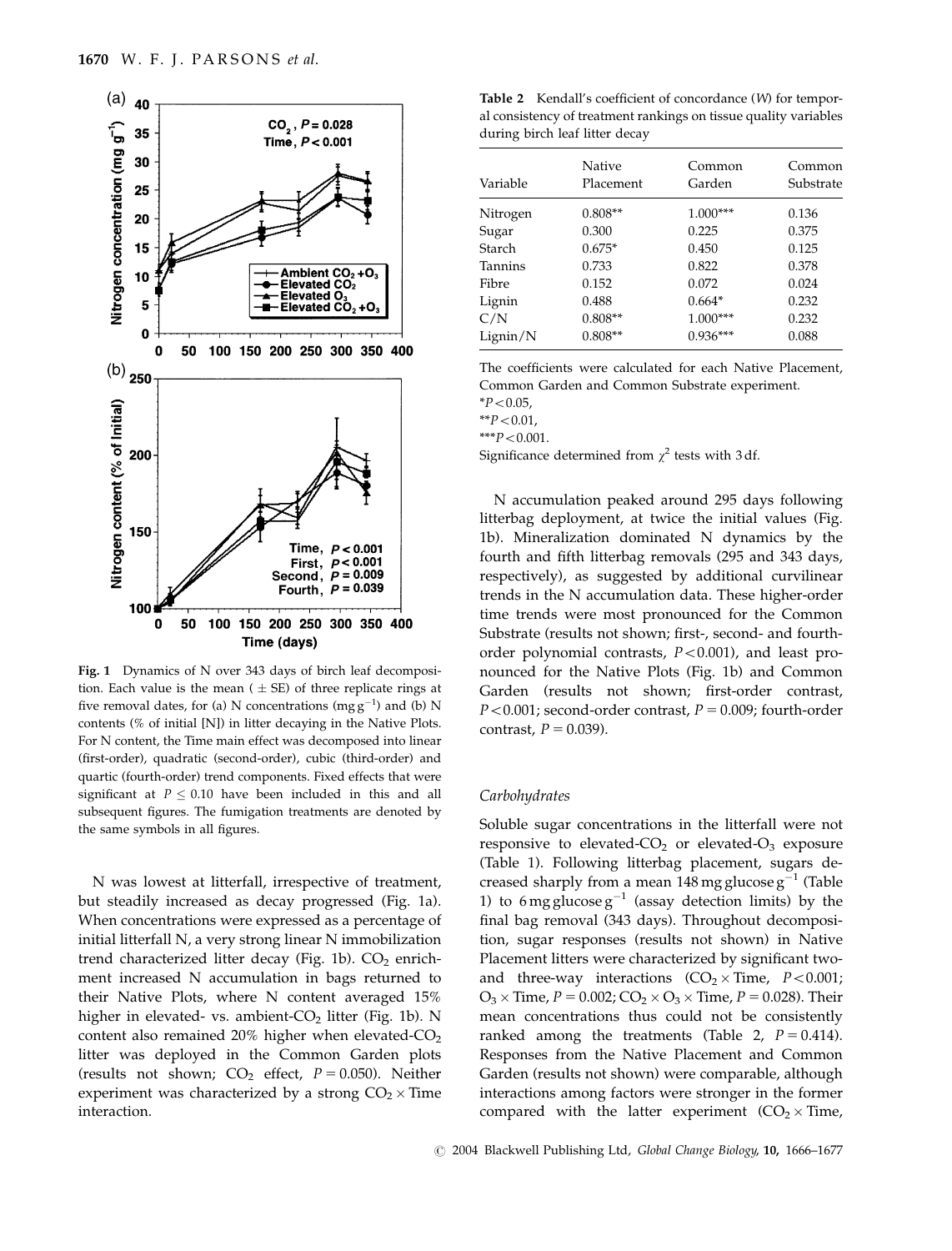$P = 0.021$ ;  $\times$  Time,  $P = 0.043$ ;  $CO_2 \times O_3 \times$  Time,  $P = 0.078$ .

Litterfall starch concentrations showed marginally negative responses to  $O_3$  exposure, alone (Table 1;  $O_3$ ) effect,  $P = 0.071$ ) and combined with  $CO<sub>2</sub>$  enrichment  $(CO_2 \times O_3$ ,  $P = 0.086$ ). Starch did not disappear immediately following bag deployment, unlike soluble sugars. Starch declined rapidly in all treatments following the winter of 1998–1999, to assay detection limits (6 mg glucose  $g^{-1}$ ) after 343 days (results not shown). Despite the absence of initial substrate quality differences attributable to  $CO<sub>2</sub>$  enrichment, starch tended to be highest and lowest in elevated- and ambient- $CO<sub>2</sub>$  litters, respectively, deployed in the Native Placement study. Treatment rankings were more consistent in the Native Plots than in the Common Garden ( $P = 0.045$  vs.  $P = 0.160$ ), which distinguished starch from other litter properties (Table 2). Thus, starch concentrations separated into elevated- $CO<sub>2</sub>$  vs. ambient- $CO<sub>2</sub>$  time courses, which was reinforced by returning source litters to their original plots (results not shown). Starch in the Common Substrate (results not shown) was not altered when it was deployed in the treatment plots (Table 2,  $P = 0.689$ ).

## Condensed tannins

Condensed tannins in the litterfall were 81% higher under elevated- $CO<sub>2</sub>$ , relative to ambient- $CO<sub>2</sub>$  conditions, but did not respond to  $O_3$  exposure (Table 1). Initial litter groupings based on  $CO<sub>2</sub>$  enrichment were significant ( $P = 0.001$ ) and persisted through 230 days in the Native Plots (Fig. 2). By 230 days, tannins were



**Fig. 2** Dynamics of condensed tannin (mg  $g^{-1}$ ) over 343 days of birch leaf decomposition. Each value is the mean ( $\pm$  SE) of three replicate rings at each of five removal dates for litter decaying in the Native Plots.

1–5% of initial concentrations, and at subsequent removals, they were below detection limits  $(<$ 1 mg tannin g $^{-1}$ ). Across all three experiments, concordance among treatment rankings was rather weak (Table 2,  $P > 0.100$ ) and likely due, in part, to a limited number of sample dates where tannins could be detected in appreciable amounts.

#### Acid-detergent fibre and lignin

Acid-detergent fibre and lignin concentrations in the litterfall, like those of carbohydrates, were not directly responsive to elevated CO<sub>2</sub>, although fibre did respond significantly and negatively to  $O_3$  (Table 1,  $P = 0.041$ ). Neither  $CO<sub>2</sub>$  nor  $O<sub>3</sub>$  affected subsequent fibre (results not shown) and lignin concentrations (Fig. 3a) in litter decaying in the Common Garden or Native Plots. Fibre



Fig. 3 Dynamics of lignin over 343 days of birch leaf decomposition. Each value is the mean ( $\pm$  SE) of three replicate rings at each of five removal dates, for (a) lignin concentrations  $(mgg^{-1})$  and (b) lignin contents (% of initial concentrations) in litter decaying in the Native Plots. For lignin content, trend components are included for the main effect of Time, as in Fig. 1.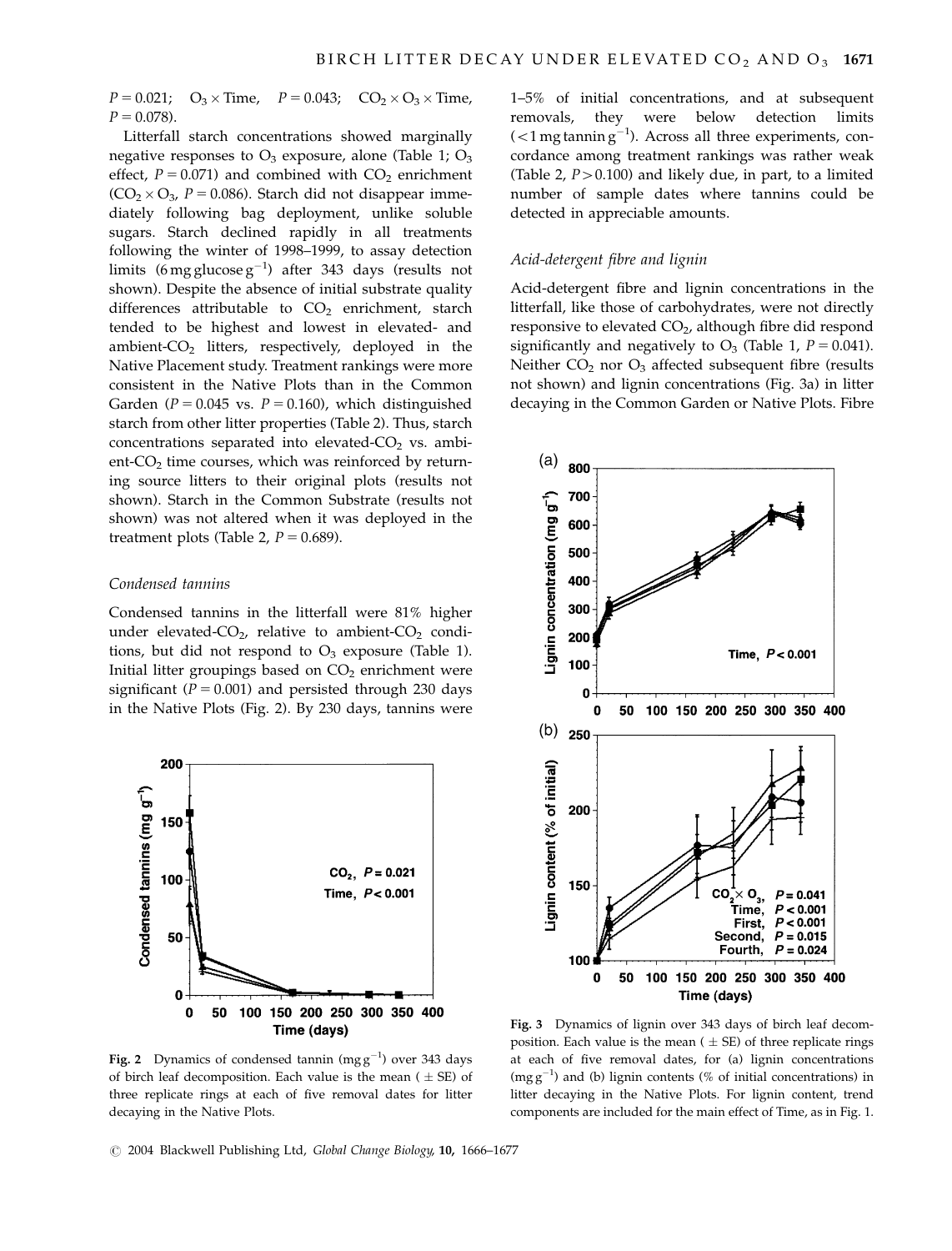and lignin increased significantly and progressively with litter decay (Time effects,  $P < 0.001$ ). Fibre averaged  $492 \text{ mg g}^{-1}$  at the first removal (21 days), while levels nearly doubled at the final removal (343 days), averaging 839 mg  $g^{-1}$  across treatments. Lignin likewise doubled over the same interval (Fig. 3a), but its concentrations maintained a more consistent treatment order than fibre over time (Table 2, Native Placement:  $P = 0.066$  vs.  $P = 0.519$ . Throughout decomposition,  $CO<sub>2</sub>$ - and  $O<sub>3</sub>$ -source litters tended to have highest and lowest lignin, respectively, with Control and  $CO<sub>2</sub> + O<sub>3</sub>$ litters at intermediate concentrations (Fig. 3a). Lignin in the Common Substrate was influenced by  $O<sub>3</sub>$ , but to varying degrees over the course of decay ( $O_3 \times$  Time,  $P = 0.049$ ), and thus, the treatments were not ranked consistently through time (Table 2,  $P = 0.341$ ).

A different picture of lignin dynamics emerges when concentrations are expressed as a percentage of initial litterfall values (Fig. 3b). In the Native Plots, percentage lignin contents of the four source litters could be separated on the basis of a significant  $CO_2 \times O_3$ interaction ( $P = 0.010$ ). Lignin content remained lowest in control litter, and highest in a group formed by elevated-O<sub>3</sub> and elevated-CO<sub>2</sub> + O<sub>3</sub> litters (Fig. 3b). Like N, lignin showed a strong accumulation phase (Fig. 3b), as indicated by a significant linear time trend common to the three experiments  $(P<0.001)$ . Mineralization dominated lignin dynamics in control and  $CO<sub>2</sub>$ -enriched litters by the fourth and fifth litterbag removals, as indicated by significant curvilinear trends in lignin accumulation (Fig. 3b). These additional trends were most pronounced in the Common Substrate (not shown; second-, third- and fourth-order contrasts,  $P < 0.001$ ), and least pronounced in Native Placement (Fig. 3b) and Common Garden studies (not shown; second-order contrast,  $P = 0.015$ ; fourth-order contrast,  $P = 0.024$ .

## C/N and lignin/N

 $CO<sub>2</sub>$  enrichment increased litterfall ratios of  $C/N$  $(P = 0.017)$  and lignin/N ( $P = 0.034$ ), primarily through its negative effects on N concentrations (Table 1). Moreover,  $O_3$  alone did not alter these ratios, either at litterfall or throughout the course of decomposition.  $CO<sub>2</sub>$  enrichment produced litter with  $C/N$  that was 42% higher than the controls. Source litters also could be separated into ambient- $CO<sub>2</sub>$  and elevated- $CO<sub>2</sub>$ groups based on their lignin/N ratios. Elevated  $CO<sub>2</sub>$ produced the poorest quality litter, with a lignin/N that was 54% higher than the controls (Table 1).

C/N declined throughout litter decomposition, mirroring the progressively increasing tissue concentrations of N. Differentiation in C/N ratios among source litters was attributable neither to initial differences in C (results not shown;  $P = 0.340$ ) nor to substantive alterations in C concentrations throughout decomposition.  $C/N$  was consistently higher for elevated- $CO<sub>2</sub>$  vs. ambient- $CO<sub>2</sub>$  source litters that were placed in the Common Garden (results not shown), a trend that resulted in the absolute ranking of treatment means over time (Table 2: Common Garden,  $P < 0.001$ ). Placement of source litters back into their original plots did not substantially weaken the C/N rankings observed in the Common Garden experiment (Table 2: Native Placement,  $P = 0.007$ ). Also, environmental differences among the FACE rings were not strong enough to modify C/N dynamics of the Common Substrate (Table 2: Common Substrate,  $P = 0.341$ ).

The four source litters clearly separated into two groups, based on their lignin/N ratios, whether they were decayed in their Native Plots (Fig. 4) or in the Common Garden (results not shown). The ratios gradually increased through time, but lignin/N remained lowest in control and elevated- $O<sub>3</sub>$  litters, and highest in those litters produced under elevated  $CO<sub>2</sub>$ and elevated  $CO<sub>2</sub> + O<sub>3</sub>$  (Fig. 4). These trends reflected CO2 enrichment of the original source materials. Differences between low lignin/N (high-quality) and high lignin/N (low-quality) litter were maintained from the first removal (20.9 vs. 26.4) to the final removal (24.5 vs. 31.6), despite different curvilinear patterns of increase and decrease within each treatment through time (Table 2,  $P = 0.007$ ). While consistent treatment groupings also were strongly maintained throughout the Common Garden study (Table 2,  $P < 0.001$ ), the



Fig. 4 Dynamics of lignin/N over 343 days of birch leaf decomposition. Each value is the mean ( $\pm$  SE) of three replicate rings at each of five removal dates for litter decaying in the Native Plots.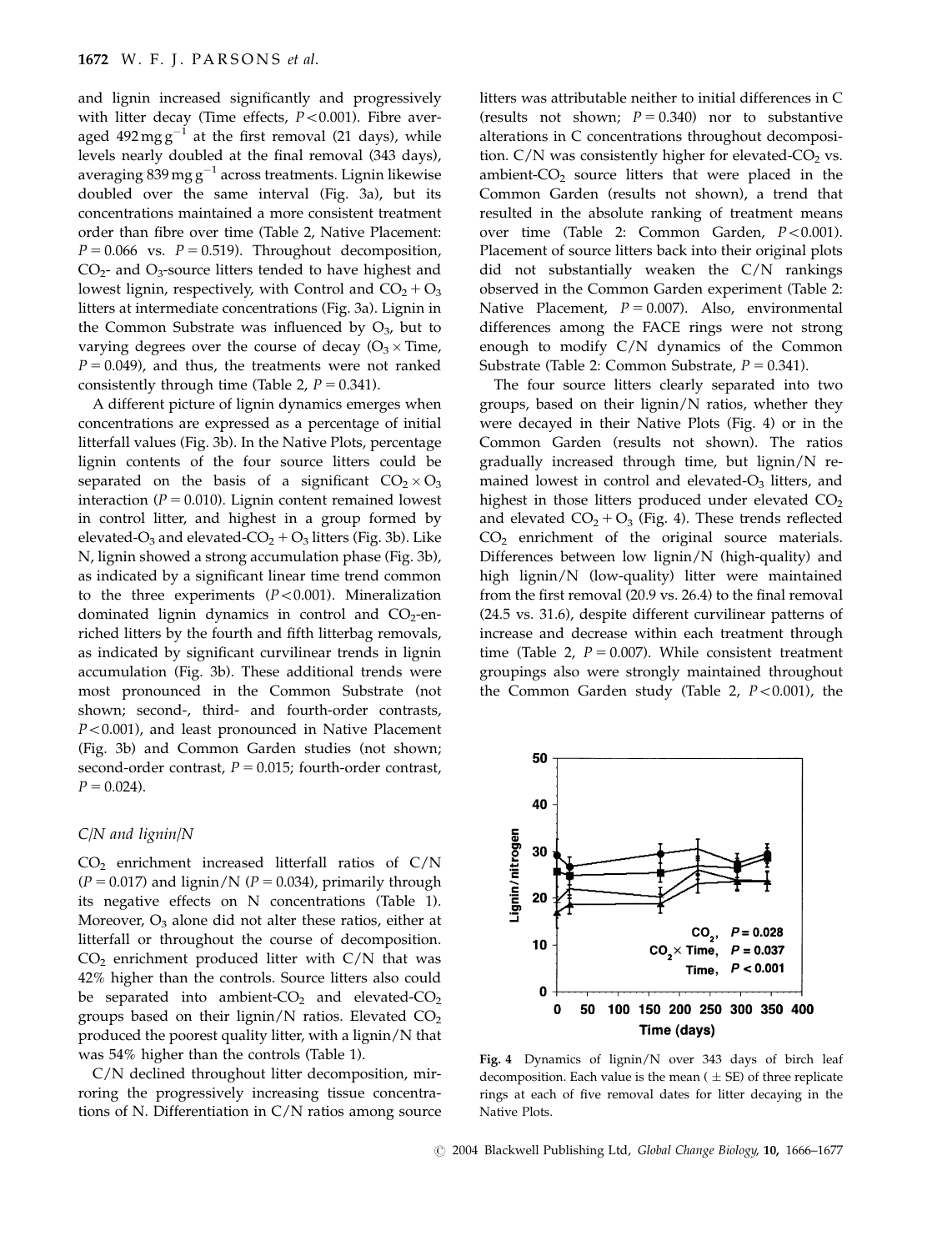Common Substrate exhibited no such characteristic ordering (Table 2,  $P = 0.637$ ). These latter results likely were because of strong and variable environmental effects on the lignin/N of the Common Substrate (results not shown;  $CO_2 \times O_3 \times$  Time,  $P = 0.028$ ).

# Mass loss

Litter mass decreased strongly with time in the Native Placement, Common Garden and Common Substrate studies (Fig. 5). Mass loss dynamics of the four source litters were strongly affected by  $CO<sub>2</sub>$  enrichment (Fig.  $5a$ , b). Litter originating from control and  $O_3$ -exposed plots lost the most mass, while litter from the  $CO<sub>2</sub>$ enriched plots lost the least mass over time. Substrate differences were more pronounced in the Native Placement (Fig. 5a) than in the Common Garden experiment (Fig. 5b). Returning litter to its original plot reinforced the effects of  $CO<sub>2</sub>$  enrichment on retarding mass loss, which increasingly varied over time  $(CO<sub>2</sub> \times Time interaction)$ . Mass loss of the Common Substrate did not respond significantly to elevated-CO<sub>2</sub> or elevated- $O_3$  exposure (Fig. 5c), suggesting that it was not affected by environmental variation among the treatment rings.

Decomposition rates (k) were estimated from ANCOVA (Table 3). Time, the covariate in the analysis, had the strongest effect  $(P<0.001)$ , explaining about 78% of variation in mass loss. However, slopes (k-values) differed significantly among regression lines (Table 3; Treatment  $\times$  Time,  $P$  < 0.001), which had a common Yintercept (98.4% remaining;  $P = 0.999$ ). Among the four source litters, mass loss dynamics were strongly driven by CO<sub>2</sub> enrichment, which decreased decay rates relative to the controls, both in the Native and Common Garden Plots (Table 3). Thus, MRT of the leaf litter was increased by  $CO_2$  enrichment. Under elevated  $CO_2$ , 95% of the litter disappeared in 4.4 years, while the same mass of source material that originated from the controls and  $O_3$ -exposed plots was lost in about 3.5 years (Table 3). ANCOVA indicated that the mass loss rate for the Common Substrate was highest when it was placed in the O<sub>3</sub>-fumigated plots (0.961 year<sup>-1</sup>), lowest when it was placed into the control plots  $(0.843 \text{ year}^{-1})$ and that these differences in decay rates were significant (Table 3).

# Discussion

#### Litter quality

Our studies demonstrated that, consistent with expectation, birch litter quality was diminished strongly by  $CO<sub>2</sub>$  enrichment. Initially, N was highest in litter that



Fig. 5 Dynamics of mass loss (% mass remaining) over 343 days of birch leaf decomposition. Each value is the mean ( $\pm$  SE) of three replicate rings at each of five removal dates for litter decaying in the (a) Native Placement, (b) Common Garden and (c) Common Substrate experiments.

originated from the controls and lowest in litter from the elevated- $CO<sub>2</sub>$  rings, while the converse was true for C/N and condensed tannins. Litter produced under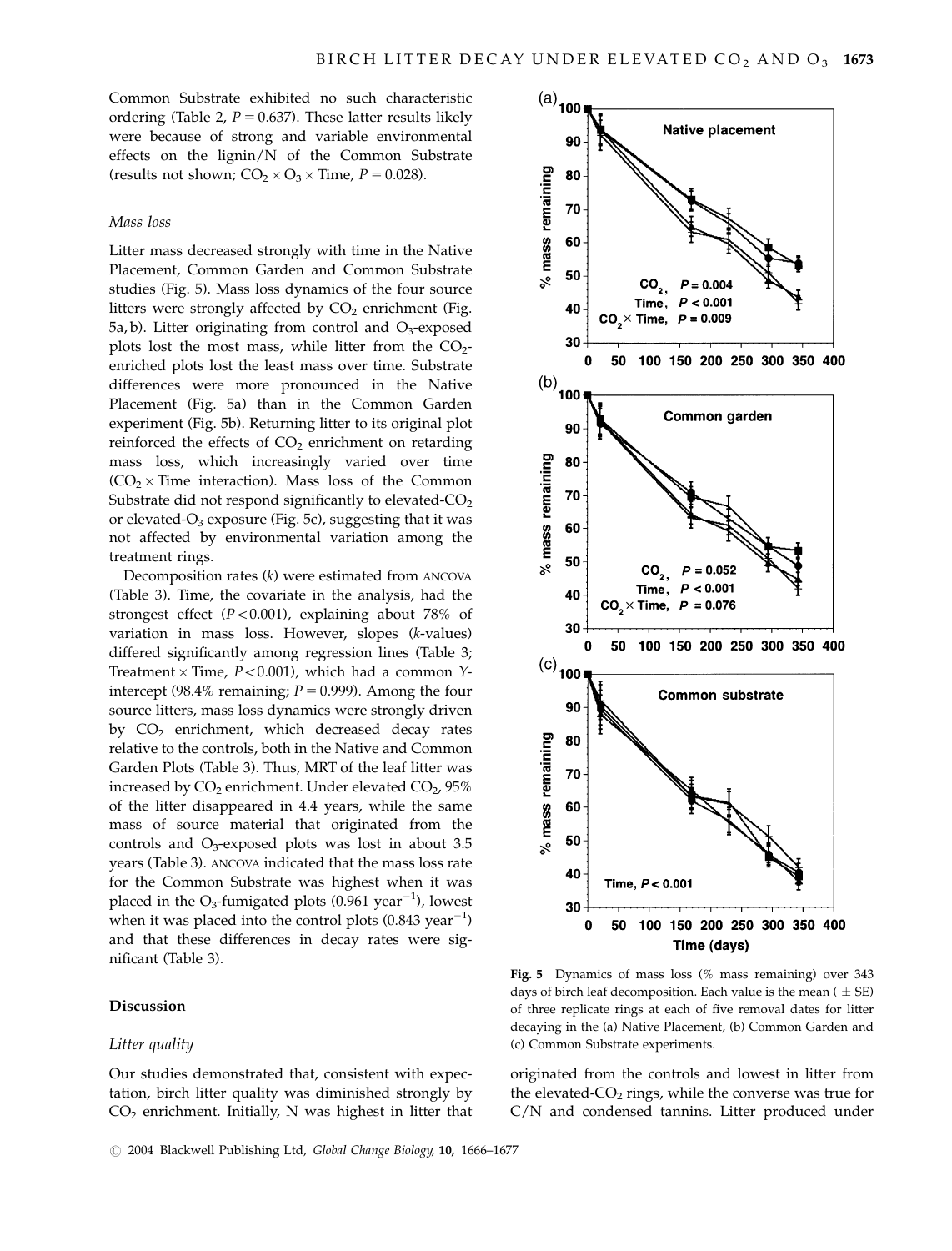Table 3 Mass loss rates and maximum residence times (timeto-95%-loss) of decaying birch leaf litter in Native Placement, Common Garden and Common Substrate experiments at Aspen free-air  $CO<sub>2</sub>$  enrichment (FACE)

| Placement plot                    | Origin plot                                 | k (year <sup>-1</sup> ) | $t_{0.95}$<br>(years) |
|-----------------------------------|---------------------------------------------|-------------------------|-----------------------|
| Native Placement                  |                                             |                         |                       |
|                                   | Ambient $CO2 + O3$ Ambient $CO2 + O3$       | $0.843^{b}$             | 3.6                   |
| Elevated CO <sub>2</sub>          | Elevated CO <sub>2</sub>                    | $0.683^{\rm a}$         | 4.4                   |
| Elevated $O_3$                    | Elevated $O_3$                              | $0.879$ <sup>bc</sup>   | 3.4                   |
|                                   | Elevated $CO_2 + O_3$ Elevated $CO_2 + O_3$ | 0.669 <sup>a</sup>      | 4.5                   |
| Common Garden                     |                                             |                         |                       |
|                                   | Ambient $CO_2 + O_3$ Ambient $CO_2 + O_3$   | $0.843^{b}$             | 3.6                   |
| Ambient $CO2 + O3$ Elevated $CO2$ |                                             | $0.700^4$               | 4.3                   |
| Ambient $CO2 + O3$ Elevated $O3$  |                                             | 0.811 <sup>b</sup>      | 3.7                   |
|                                   | Ambient $CO2 + O3$ Elevated $CO2 + O3$      | $0.643^{\rm a}$         | 4.7                   |
| Common Substrate                  |                                             |                         |                       |
| Ambient $CO2 + O3$                | Ambient $CO2 + O3$                          | $0.843^{p}$             | 3.6                   |
| Elevated CO <sub>2</sub>          | Ambient $CO2 + O3$                          | $0.910^{bc}$            | 3.3                   |
| Elevated $O_3$                    | Ambient $CO2 + O3$                          | $0.961^{\circ}$         | 3.1                   |
|                                   | Elevated $CO2 + O3$ Ambient $CO2 + O3$      | $0.915^{bc}$            | 3.3                   |

Slope coefficients (k) were estimated from ANCOVA, by regressing loge (% mass remaining) against time (years); k-values followed by the same letter did not differ significantly at  $P \leq 0.10$ .

elevated  $CO<sub>2</sub> + O<sub>3</sub>$  had the lowest starch levels among the four treatments. In this single instance, interactions between the two trace gases were nonadditive and antagonistic, since starch under elevated  $CO<sub>2</sub> + O<sub>3</sub>$  did not equal averaged responses to  $CO<sub>2</sub>$  and  $O<sub>3</sub>$  alone. Starch persisted longer than sugars and tannins, especially during early decay stages of the  $CO<sub>2</sub> + O<sub>3</sub>$ litter, but  $O_3$  exposure did not alter its concentrations beyond those of the controls.

Like C/N, lignin/N ratios of the initial litterfall were higher under elevated than ambient  $CO<sub>2</sub>$ . Surprisingly,  $CO<sub>2</sub>$  enrichment did not increase lignin concentrations of foliage and litter, a result contrary to the trend identified in the meta-analysis of Coûteaux et al. (1999). Also, Cotrufo et al. (1994) and Cotrufo & Ineson (1996) found that elevated  $CO_2$  (ambient  $+250 \mu$ L $CO_2$  L<sup>-1</sup>) raised lignin concentrations in B. pubescens leaves, almost doubling the lignin/N of litter deployed in their experiments. Significant increases in lignin/N that we observed under similar levels of  $CO<sub>2</sub>$  enrichment, however, were attributable to treatment-related differences in [N]. Indeed, leaf N dynamics likely drove litter quality differences in paper birch more strongly than did C or lignin concentrations, since neither variable differed among fumigation treatments.

Products of the shikimic acid pathway other than lignin typically increase in response to high  $CO<sub>2</sub>$ concentrations (Lindroth et al., 1993; Poorter et al.,

1997). Whether this trace gas effect generally carries over from foliage to litter to exert control on decay processes remains questionable, but we found a consistent seasonal ordering of treatment effects on condensed tannins and N from leaf flush to senescence for birch trees growing in the Aspen FACE (Lindroth et al., 2001). Treatment-related differences in chemical quality at leaf abscission were strongly maintained through first litterbag removal, especially for condensed tannins (Spearman's rank correlation:  $r_s = 0.952$ ,  $P = 0.004$ ) and lignin/N ( $r_s = 0.994$ ,  $P = 0.005$ ). N was weakly correlated between litterfall and first bag removal  $(r<sub>s</sub> = 0.556, P = 0.096)$ , while starch was not significantly correlated at all  $(P = 0.355)$ . In a recent study of sugar maple leaf decay under elevated  $CO<sub>2</sub>$ , King et al. (2002) obtained strong positive rank correlations between live foliage and the corresponding litter for condensed tannins and N, and no correlation for starch. These results, together with our own observations, lend credence to the litter quality hypothesis, although King et al. (2002) found that differences in leaf quality did not translate into lower decay rates for maple litter produced under  $CO<sub>2</sub>$  enrichment.

The Common Garden experiment revealed differences in substrate quality among the source litters in the absence of environmental variation contributed by the treatment plots themselves.  $CO<sub>2</sub>$  enrichment affected birch foliar and litter chemistry more strongly than did  $O_3$  exposure for most chemical quality variables, affirming our initial hypothesis. Native Placement incorporated variation in decomposition microenvironments imposed by tree growth and development, which could have confounded substrate quality differences imparted by fumigation. Under elevated CO2, trees attained greater size, and a greater degree of canopy closure, and contributed more litterfall to the development of a forest floor than did trees in the control rings, while  $O_3$  exposure had opposite effects (Karnosky et al., 2003). Redeployment of litter in the original plots did not seriously modify their distinctive signatures, thus suggesting a weak environment by substrate–quality interaction. These results were surprising, since Karnosky et al. (2003) reported that seasonal soil moisture was elevated in the treatment rings relative to the controls, leading to environments potentially more favourable to microbial decay processes. Lower soil moisture levels may also explain the lower k-value obtained for the Common Substrate in its Native Plots. Moreover, seasonal temperatures of the surface litter were highest, and diel fluctuations the most extreme, in the elevated- $O_3$  rings (W. F. J. Parsons, unpublished data), which may explain why the Common Substrate disappeared most rapidly under  $O_3$  exposure.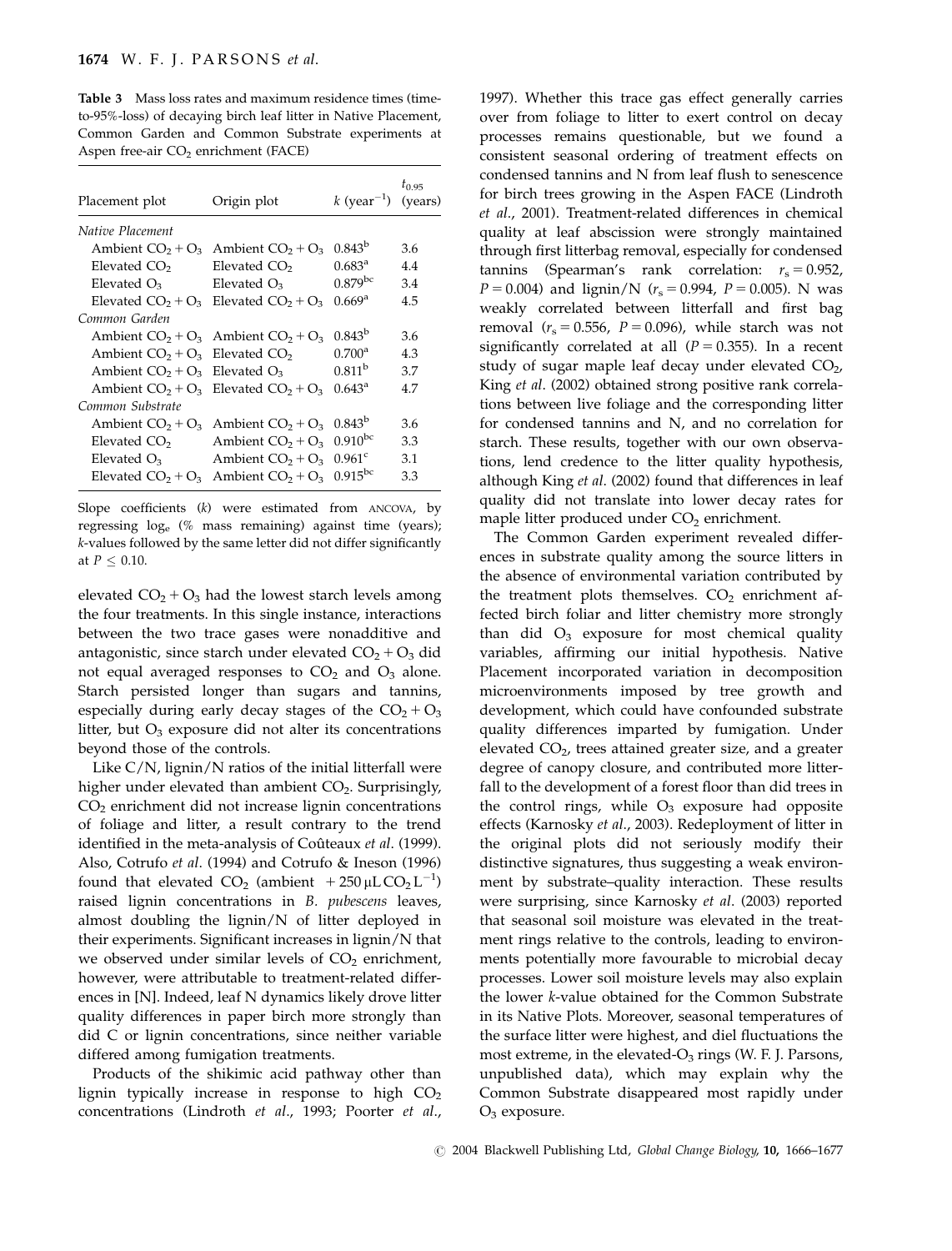### Mass loss

Variation in decomposition rates of birch leaf litter was strongly influenced by  $CO<sub>2</sub>$  enrichment, consistent with our initial predictions. Our results also suggest a species-specific response for paper birch to elevated CO2, since similar studies have not reported lowered decay rates for other species native to eastern North America (Boerner & Rebbeck, 1995; Scherzer et al., 1998; Finzi et al., 2001; King et al., 2001, 2002; Finzi & Schlesinger, 2002).  $CO<sub>2</sub>$  enrichment depressed k-values, whereas O<sub>3</sub> neither retarded nor accelerated birch decay. Mass loss was lowest for  $CO<sub>2</sub> + O<sub>3</sub>$ -fumigated birch leaves placed in the Native Plots, but statistically significant differences in  $k$  were not evident between our elevated-CO<sub>2</sub> and elevated-CO<sub>2</sub> + O<sub>3</sub> treatments. Consequently, elevated  $CO<sub>2</sub>$  but not  $O<sub>3</sub>$  increased litter residence times. For control litter, 5% of mass remained after 3.6 years, while CO<sub>2</sub>-enriched litter took  $\sim$  4.5 years to turn over 95% of its mass. An additional year of decay on the forest floor is certain to affect rates of C transfer to the underlying mineral soil.

For similar litter types in common environments, N, lignin and tannins appear to act as 'a hierarchical series of controls' (Anderson, 1991). In high-quality (i.e., low C/N), readily decomposable leaves, tannins may be rate retardants, whereas in low-quality (high  $C/N$ ), slowly decomposable leaves, lignin or lignin/N may serve to slow decay (Anderson, 1991 and references therein). Birch leaves produced under elevated  $CO<sub>2</sub>$  and  $CO<sub>2</sub> + O<sub>3</sub>$  did not conform to this pattern; in our study, high C/N litter also had high levels of tannins. Condensed tannins and other litter quality variables showed persistent treatment-related differences that, as shown by correlation analyses, strongly controlled mass loss over time. The k-values were inversely correlated with initial litter tannins  $(r = -0.869)$ ,  $P<0.001$ ) and C/N ( $r = -0.862$ ,  $P<0.001$ ), which were, in turn, uncorrelated ( $P = 0.598$ ). An abrupt downward shift in k occurred when it was plotted against increasing C/N or lignin/N, with the break point coinciding with  $CO<sub>2</sub>$  enrichment ( $r = -0.885$ ,  $P < 0.001$ ).  $CO<sub>2</sub>$  enrichment alone influenced partitioning of photosynthate to structural, storage and defence compounds, thereby imparting distinctive chemical signatures to leaf litter that persisted throughout decomposition. Both the short duration of the current study and young age of the aggrading stands argue, however, that  $CO<sub>2</sub>$  $O_3$  interactions, or the indirect effects of  $O_3$  and  $CO_2$ , should not be discounted in further experiments, as suggested by our Common Substrate study.

Schlesinger & Lichter (2001) suggested that incorporation of C into long-term pools and, therefore, the potential size of forest C sinks will be constrained by the turnover times of the short-term C pools, i.e., leaf litter and fine root inputs. Rising atmospheric  $CO<sub>2</sub>$  will likely elicit species-specific effects on litter production and decomposition in forested ecosystems, retarding decay rates in some species such as paper birch, while potentially exerting little effect on others. Moreover, rising  $CO<sub>2</sub>$  will not exert its influence on litter decay rates in isolation from other factors, although results from this study show that  $O_3$  will have little if any modulating effect on birch decomposition. Our results indicate that atmospheric  $CO<sub>2</sub>$  concentrations predicted for this century may markedly alter the chemical composition and decomposition dynamics of at least one early successional, temperate tree species. Such changes are likely to have important implications for our understanding of the processes regulating the storage and release of C from forest ecosystems.

#### Acknowledgements

We thank the Aspen FACE steering committee and the site operators, Jaak Sôber and Scott Jacobsen, for providing access to the facility. Heidi Barnhill, Jeffrey Burke, Michael Hiller, Eric Johnson, Kelly Krein and Elizabeth Sowatzke rendered invaluable assistance in the lab and the field. Dr David R. Mertens of the USDA Dairy Forage Research Center (Madison, WI, USA) donated barley and corn silage standards for the fibre and lignin analyses. Dr Erik V. Nordheim and Peter Crump advised us on the statistical analyses. Suggestions by the subject editor and three anonymous referees greatly improved the paper. Research funds were provided by a US Department of Energy grant (DE-FG02-98ER62680) to R. L. L. and J. G. B., and a US Department of Agriculture grant (NRI 95-37302-1810) to R. L. L. Aspen FACE is principally supported by the Office of Science (BER), US Department of Energy (DE-FG02-95ER62125), the US Forest Service Northern Global Change Program and North Central Research Station, Michigan Technological University and Natural Resources Canada – Canadian Forest Service. This research contributes to the Core Research Programme of the Global Change in Terrestrial Environments (GCTE) Core Project of the International Geosphere–Biosphere Programme (IGBP).

### References

- Anderson JM (1991) The effects of climate change on decomposition processes in grassland and coniferous forests. Ecological Applications, 1, 326–347.
- Belyea LR (1996) Separating the effects of litter quality and microenvironment on decomposition rates in a patterned peatland. Oikos, 77, 529–539.
- Blair JM (1988) Nitrogen, sulfur and phosphorus dynamics in decomposing deciduous leaf litter in the southern Appalachians. Soil Biology and Biochemistry, 20, 693–701.
- Boerner REJ, Rebbeck J (1995) Decomposition and nitrogen release from leaves of three hardwood species grown under elevated  $O_3$  and/or  $CO_2$ . Plant and Soil, 170, 149-157.
- Booker FL, Anttonen S, Heagle AS (1996) Catechin, proanthocyanidin and lignin contents of loblolly pine (Pinus taeda)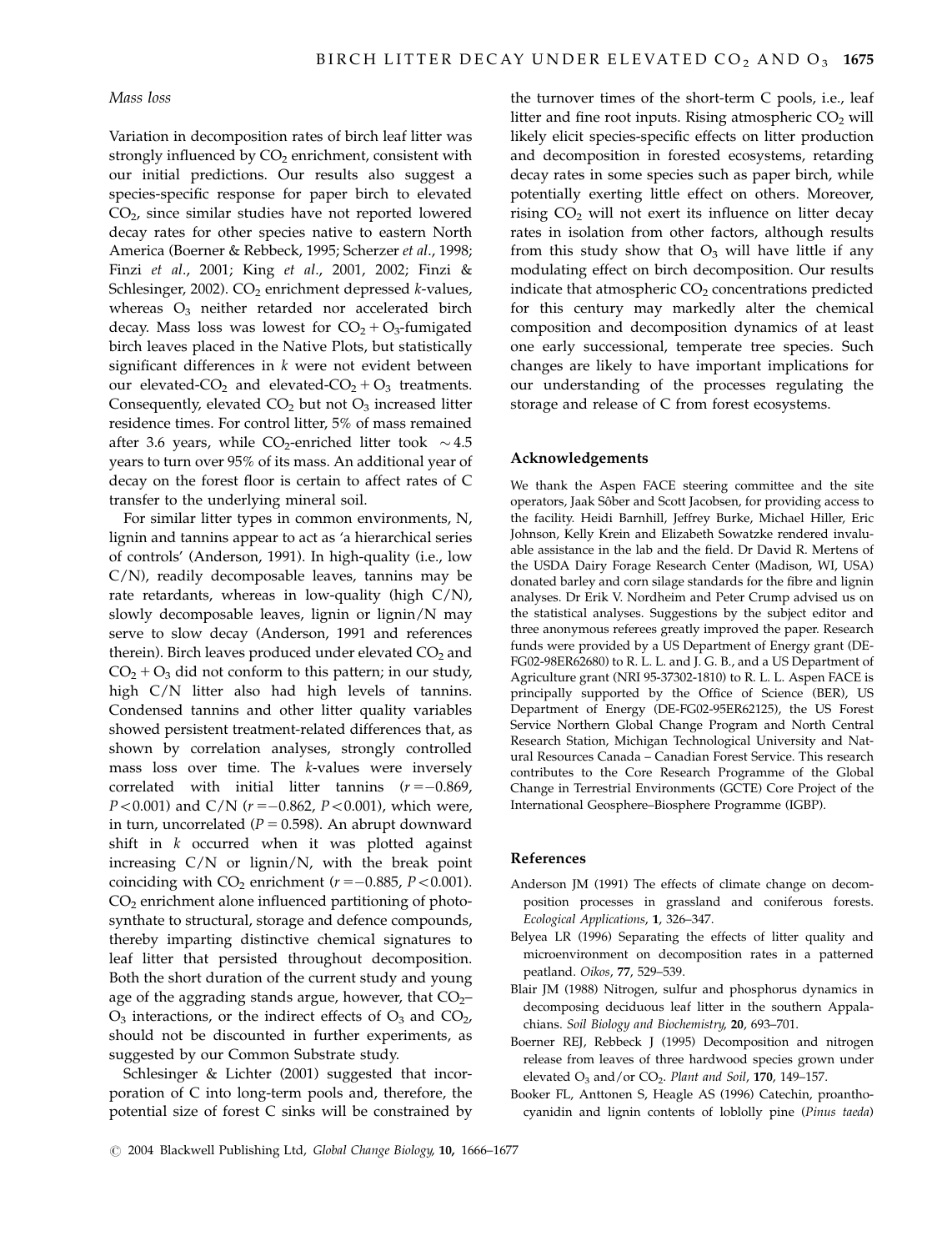needles after chronic exposure to ozone. New Phytologist, 132, 483–492.

- Ceulemans R, Janssens IA, Jach ME (1999) Effects of  $CO<sub>2</sub>$ enrichment on trees and forests: lessons to be learned in view of future ecosystem studies. Annals of Botany, 84, 577–590.
- Cotrufo MF, Briones MJI, Ineson P (1998a) Elevated CO<sub>2</sub> affects field decomposition rate and palatability of tree leaf litter: importance of changes in substrate quality. Soil Biology and Biochemistry, 30, 1565–1571.
- Cotrufo MF, Ineson P (1996) Elevated  $CO<sub>2</sub>$  reduces field decomposition rates of Betula pendula (Roth.) leaf litter. Oecologia, 106, 525–530.
- Cotrufo MF, Ineson P, Rowland AP (1994) Decomposition of tree leaf litters grown under elevated CO<sub>2</sub>: effect of litter quality. Plant and Soil, 163, 121–130.
- Cotrufo MF, Ineson P, Scott A (1998b) Elevated  $CO<sub>2</sub>$  reduces the nitrogen concentration of plant tissues. Global Change Biology, 4, 43–54.
- Coûteaux MM, Kurz C, Bottner P et al. (1999) Influence of increased atmospheric  $CO<sub>2</sub>$  concentration on quality of plant material and litter decomposition. Tree Physiology, 19, 301–311.
- De Angelis P, Chigwerewe KS, Scarascia Mugnozza GE (2000) Litter quality and decomposition in a  $CO<sub>2</sub>$  enriched Mediterranean forest ecosystem. Plant and Soil, 224, 31–41.
- Dickson RE, Lewin KF, Isebrands JG et al. (2000) Forest Atmosphere Carbon Transfer Storage-II (FACTS II). The Aspen free-air  $CO<sub>2</sub>$  and  $O<sub>3</sub>$  enrichment (FACE) project: an overview. USDA Forest Service, North Central Research Station, General Technical Report NC-214, 68 pp.
- Filion M, Dutilleul P, Potvin C (2000) Optimum experimental design for free-air carbon dioxide enrichment (FACE) studies. Global Change Biology, 6, 843–854.
- Findlay S, Carreiro M, Krischik V et al. (1996) Effects of damage to living plants on leaf litter quality. Ecological Applications, 6, 269–275.
- Finzi AC, Allen AS, DeLucia EH et al. (2001) Forest litter production, chemistry and decomposition, following twoyears of free-air CO<sub>2</sub> enrichment. Ecology, 82, 470-484.
- Finzi AC, Schlesinger WH (2002) Species control variation in litter decomposition in a pine forest exposed to elevated CO<sub>2</sub>. Global Change Biology, 8, 1217–1229.
- Gifford RM, Barrett DJ, Lutze JL (2000) The effects of elevated [CO<sub>2</sub>] on the C:N and C:P mass ratios of plant tissues. Plant and Soil, 224, 1–14.
- Hattenschwiler S, Vitousek PM (2000) The role of polyphenols in terrestrial ecosystem nutrient cycling. Trends in Ecology and Evolution, 15, 238–243.
- Hirschel G, Körner C, Arnone III JA (1997) Will rising atmospheric CO<sub>2</sub> affect leaf litter quality and in situ decomposition rates in native plant communities? Oecologia, 110, 387–392.
- Jordan DN, Green TH, Chappelka AH et al. (1991) Response of total tannins and phenolics in loblolly pine foliage exposed to ozone and acid rain. Journal of Chemical Ecology, 17, 505–513.
- Kainulainen P, Holpainen T, Holopainen JK (2003) Decomposition of secondary compounds from needle litter of Scots pine grown under elevated  $CO<sub>2</sub>$  and  $O<sub>3</sub>$ . Global Change Biology, 9, 295–304.
- Karnosky DF, Zak DR, Pregitzer KS et al. (2003) Tropospheric O3 moderates functional responses of temperate hardwood forests to elevated  $CO<sub>2</sub>$ : a synthesis of molecular to ecosystem results from the Aspen FACE project. Functional Ecology, 17, 289–304.
- Kim JS, Chappelka AH, Miller-Goodman MS (1998) Decomposition of blackberry and broomsedge bluestem as influenced by ozone. Journal of Environmental Quality, 27, 953–960.
- King JS, Pregitzer KS, Zak DR et al. (2001) Chemistry and decomposition of litter from Populus tremuloides Michaux grown at elevated atmospheric  $CO<sub>2</sub>$  and varying N availability. Global Change Biology, 7, 65–74.
- King JS, Pregitzer KS, Zak DR et al. (2002) Correlation of foliage and litter chemistry of sugar maple, Acer saccharum, as affected by elevated  $CO<sub>2</sub>$  and varying N availability, and effects on decomposition. Oikos, 94, 403–416.
- Koricheva J, Larsson S, Haukioja E et al. (1998) Regulation of woody plant secondary metabolism by resource availability: hypothesis testing by means of meta-analysis. Oikos, 83, 212– 226.
- Lambers H (1993) Rising  $CO<sub>2</sub>$ , secondary plant metabolism, plant-herbivore interactions and litter decomposition. Vegetatio, 104/105, 263–271.
- Lindroth RL, Kinney KK, Platz CL (1993) Responses of deciduous trees to elevated atmospheric  $CO<sub>2</sub>$ : productivity, phytochemistry and insect performance. Ecology, 74, 763–777.
- Lindroth RL, Kopper BJ, Parsons WFJ et al. (2001) Consequences of elevated carbon dioxide and ozone for foliar chemical composition and dynamics in trembling aspen (Populus tremuloides) and paper birch (Betula papyrifera). Environmental Pollution, 115, 395–404.
- Littell RC, Milliken GA, Stroup WW et al. (1996) SAS System for Mixed Models. SAS Institute, Inc., Cary, NC, USA.
- McGuire AD, Melillo JM, Joyce LA (1995) The role of nitrogen in the response of forest net primary productivity to elevated atmospheric carbon dioxide. Annual Review of Ecology and Systematics, 26, 473–503.
- Norby RJ, Cotrufo MF (1998) A question of litter quality. Nature, 396, 17–18.
- Norby RJ, Cotrufo MF, Ineson P et al. (2001) Elevated  $CO<sub>2</sub>$ , litter chemistry, and decomposition: a synthesis. Oecologia, 127, 153– 165.
- Norby RJ, Long TM, Hartz-Rubin JS et al. (2000) Nitrogen resorption in senescing tree leaves in a warmer,  $CO<sub>2</sub>$ -enriched atmosphere. Plant and Soil, 224, 15–29.
- Norby RJ, Wullschleger SD, Gunderson CA et al. (1999) Tree responses to rising  $CO<sub>2</sub>$  in field experiments: implications for the future forest. Plant, Cell and Environment, 22, 683–714.
- Olson JS (1963) Energy storage and the balance of producers and decomposers in ecological systems. Ecology, 44, 322–331.
- O'Neill EG, Norby RJ (1996) Litter quality and decomposition rates of foliar litter produced under CO<sub>2</sub> enrichment. In: Carbon Dioxide and Terrestrial Ecosystems (eds Koch GW, Mooney HA), pp. 87–103. Academic Press, San Diego, CA.
- Peñuelas J, Estiarte M (1998) Can elevated CO<sub>2</sub> affect secondary metabolism and ecosystem function? Trends in Ecology and Evolution, 13, 20–24.